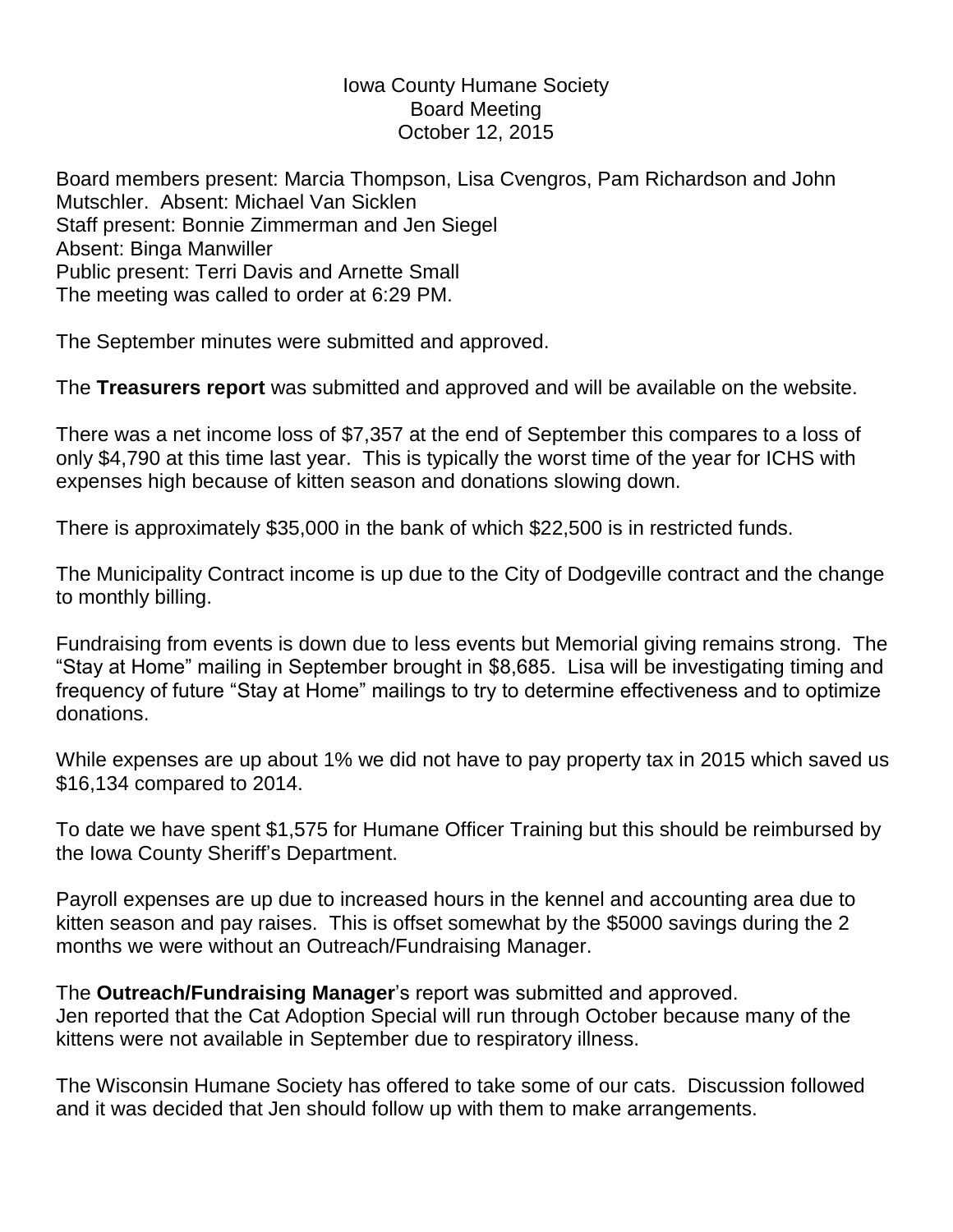Jen Siegel, Arnette Small and Sharon Shea have successfully completed the Humane Officer Training and will be certified. Mike, Marcia and Jen will meet on Tuesday with the Sheriff to discuss how to proceed.

The Municipality Contracts are ready to be sent out and will be mailed.

Paintnite raised a total of \$1,231 with 63 tickets sold. Another similiar fundraiser is planned for December 3rd. Called "Paint Your Pet" night, this has proven to be a very popular fundraiser for the Dane County Humane Society and Jen reports that people are already signing up for our event.

The Bucky Book fundraiser will continue through November.

Jen will be meeting with Lyndsey to begin planning for the 2016 Furry 5K and with Russ Larson to discuss the possibility of a Quadrupedal next spring.

The Spay/Neuter program currently has 16 approved applicants with a total of 27 animals. The program will conclude on November 1st.

Jen will be speaking at Platteville's Pre-Vet Club meeting next week to discuss volunteer and fundraising opportunities with the members.

Jen continues to work on getting donors for the Match Campaign and obtaining auction items for the Dodger Bowl Event.

There was a discussion regarding a group of teenage volunteer Dog Walkers who may need more direction and supervision. It is felt that they may not be paying attention to the informational signs on the kennels and are not using their time effectively. Terri will follow up.

The **Kennel Managers** report was submitted and accepted.

Cats: In September there were 25 stray cats, 5 surrendered and 3 returned. There were 17 adopted, 3 transferred and 1 euthanized. There are currently 89 cats at the shelter and 4 in foster care.

Dogs: In September there were 6 stray dogs, 4 surrendered and 1 transferred.

There were 7 dogs adopted and 4 redeemed. There are currently 7 dogs at the shelter and 2 in foster care.

Currently there are 96 animals at the shelter and 6 in foster care for a total of 102 animals in ICHS care.

The **Office Coordinators** report was submitted by email and accepted.

Binga noted that every year at this time there seems to be an increase in upper respiratory viruses that affect the cats and kittens in the shelter and this year was no exception. Most of the kittens were affected and that delayed some of the kitten adoptions. With treatment and use of quarantine protocol all are expected to recover.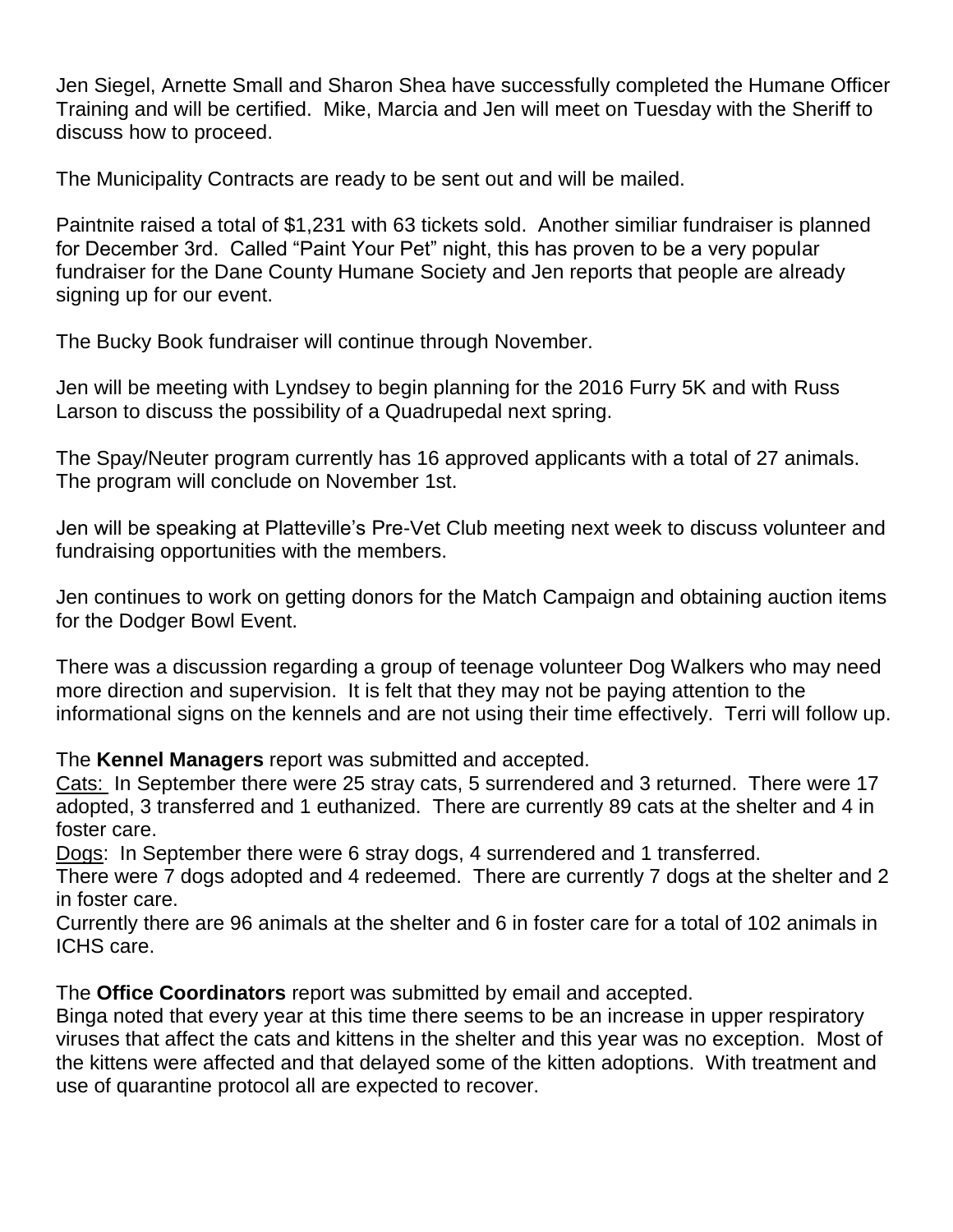One of the older FeLV cats--Laurel, also was infected and this was especially concerning because of her weakened immune system. A dedicated volunteer agreed to sponser her and after a Vet exam, syringe feedings, changes in medication and the addition of some tempting tuna fish, she began to improve and has since made a full recovery.

Committee reports

**AWE:** Terri is working on the color system for cat personality profiles with corresponding cage cards.

**Personnel:** After evaluating the Volunteer Survey results and discussing needs of the ICHS staff, some determinations were made.

The office staff needs 2 volunteers each day following a mailing, to help with "Thank you" notes and correspondence. There is a need for 2 volunteers to be on call for morning kennel cleaning. There is a need for 2 dog walkers for evening walking especially on Fridays and Saturdays. There is a need for 4-5 volunteers to help with evaluations and training.

The Dog Behavior Evaluators met to discuss schedules and better communication. Pam and Arnette have agreed to hold regular training and behavior modification sessions each Monday from 10 AM to 12 Noon. These sessions will start the first Monday in November--volunteers and staff are encouraged to attend to increase training skills. Volunteers interested in helping with behavior evaluations will be encouraged to sit in on evaluations.

**Building and Grounds:** The committee is looking into estimates for repair of the far back roof to stop the leakage.

Scott Lind is updating the energy model to decide on the correct size furnace needed to heat and cool the training room and storage room.

Work to replace the "always on" outside lights with dusk to dawn lights and to install egress lighting is ongoing.

An electrical outlet will be placed in the locked feed room to allow a dehumidifier to be used in order to keep the humidity at an optimal level for food storage.

There is an ongoing need for more funds in order to fill these needs and other changes/repairs to the building.

**Other items**: A document providing policy guidelines regarding use of social media has been prepared to help volunteers and staff at ICHS. After discussion, a motion was made to adopt the ICHS Social Media Policy as written, the motion was seconded and approved unanimously. Staff and volunteers will be asked to read and initial this policy.

A new, more streamlined Board of Director Candidate Application was presented. Discussion followed. It was then moved to accept the new application form. The motion was seconded and passed unanimously.